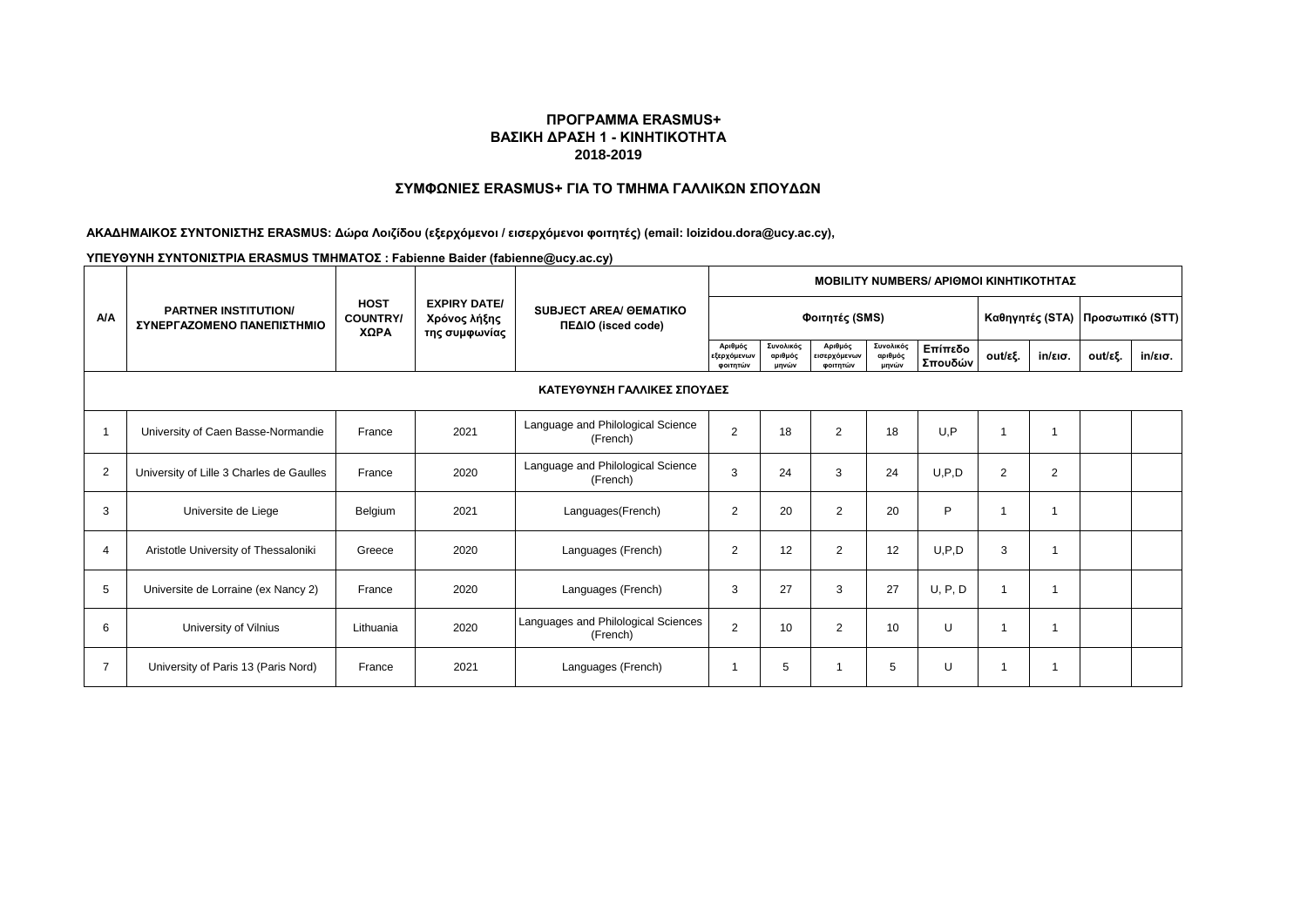# **ΣΥΜΦΩΝΙΕΣ ERASMUS+ ΓΙΑ ΤΟ ΤΜΗΜΑ ΓΑΛΛΙΚΩΝ ΣΠΟΥΔΩΝ**

### **ΑΚΑΔΗΜΑΙΚΟΣ ΣΥΝΤΟΝΙΣΤΗΣ ERASMUS: Δώρα Λοιζίδου (εξερχόμενοι / εισερχόμενοι φοιτητές) (email: loizidou.dora@ucy.ac.cy),**

|            |                                                           |                                        |                                                      |                                                     | <b>ΜΟΒΙLITY NUMBERS/ ΑΡΙΘΜΟΙ ΚΙΝΗΤΙΚΟΤΗΤΑΣ</b> |    |                |    |       |  |  |                                   |  |  |
|------------|-----------------------------------------------------------|----------------------------------------|------------------------------------------------------|-----------------------------------------------------|------------------------------------------------|----|----------------|----|-------|--|--|-----------------------------------|--|--|
| <b>A/A</b> | <b>PARTNER INSTITUTION/</b><br>ΣΥΝΕΡΓΑΖΟΜΕΝΟ ΠΑΝΕΠΙΣΤΗΜΙΟ | <b>HOST</b><br><b>COUNTRY/</b><br>XΩPA | <b>EXPIRY DATE/</b><br>Χρόνος λήξης<br>της συμφωνίας | <b>SUBJECT AREA/ OEMATIKO</b><br>ΠΕΔΙΟ (isced code) | Φοιτητές (SMS)                                 |    |                |    |       |  |  | Καθηγητές (STA)   Προσωπικό (STT) |  |  |
| 8          | Universite de Haute Alsace                                | France                                 | 2020                                                 | Language and Philological Science<br>(French)       | $\overline{2}$                                 | 20 | $\overline{2}$ | 20 | U.P   |  |  |                                   |  |  |
| 9          | Universite Paul Valery (Montpellier III)                  | France                                 | 2020                                                 | Language and Philological Science<br>(French)       | 5                                              | 45 | 5              | 45 | U.P.D |  |  |                                   |  |  |
| 10         | Universite Cergy Pontoise                                 | France                                 | 2020                                                 | Language and Philological Science<br>(French)       | $\overline{2}$                                 | 20 | 2              | 20 | U.P   |  |  |                                   |  |  |
| 11         | Universite Frangois Rabelais (Tours)                      | France                                 | 2021                                                 | Foreign Languages (French<br>Language)              | $\overline{2}$                                 | 20 | $\overline{2}$ | 20 | U     |  |  |                                   |  |  |
| 12         | Universite Jean Moulin Lyon 3                             | France                                 | 2021                                                 | Languages (French)                                  | 4<br>or<br>◠                                   | 20 | 2              | 20 | U     |  |  |                                   |  |  |
| 13         | L'Universite de Franche-Comte                             | France                                 | 2020                                                 | Language and Philological Science<br>(French)       | $\overline{2}$                                 | 18 | 2              | 18 | U.P   |  |  |                                   |  |  |
| 14         | Katholische Universitat Eichstatt-<br>Ingolstadt          | Germany                                | 2021                                                 | Languages and Philological Sciences<br>(French)     | 2                                              | 10 | 2              | 10 | U     |  |  |                                   |  |  |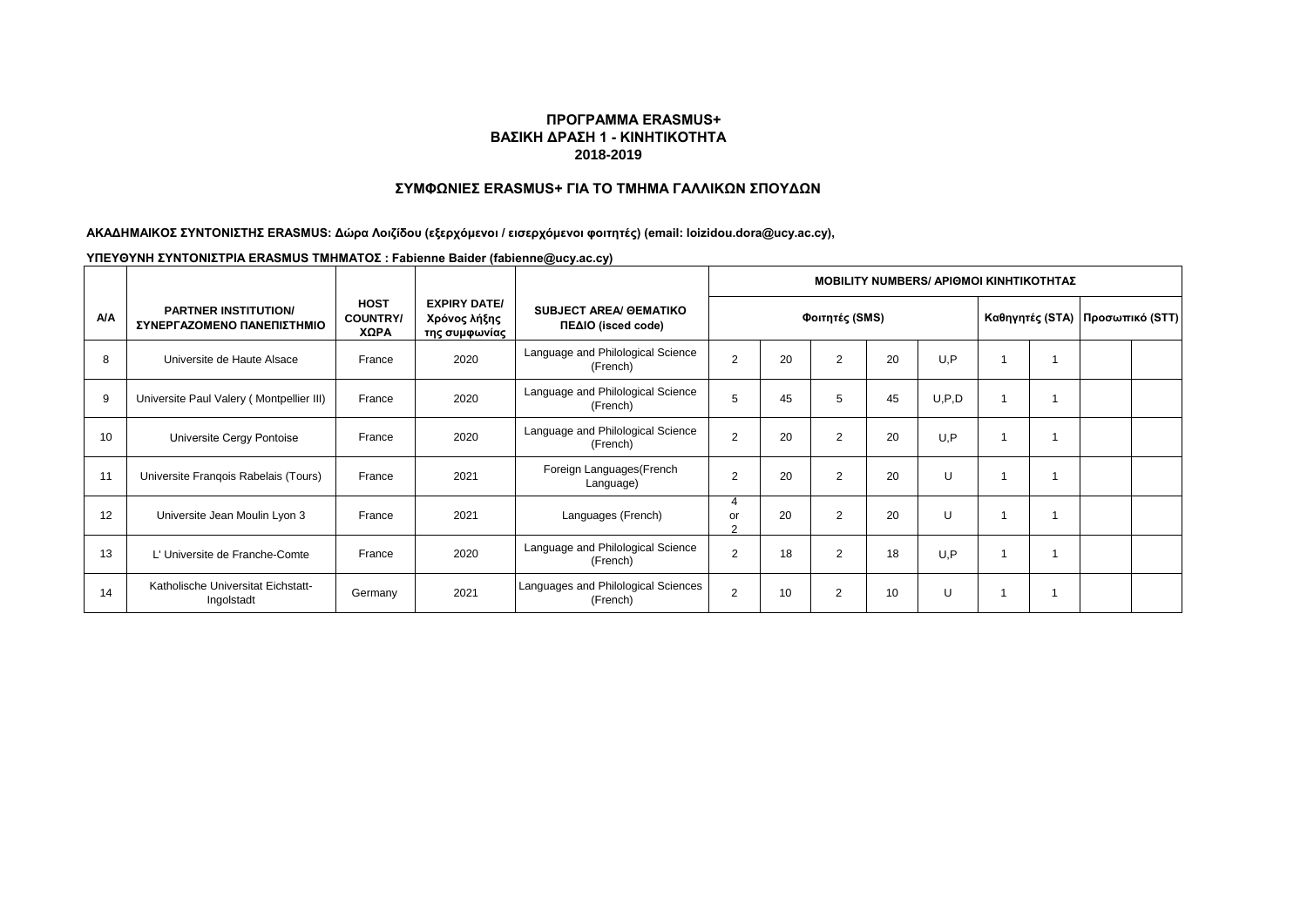# **ΣΥΜΦΩΝΙΕΣ ERASMUS+ ΓΙΑ ΤΟ ΤΜΗΜΑ ΓΑΛΛΙΚΩΝ ΣΠΟΥΔΩΝ**

**ΑΚΑΔΗΜΑΙΚΟΣ ΣΥΝΤΟΝΙΣΤΗΣ ERASMUS: Δώρα Λοιζίδου (εξερχόμενοι / εισερχόμενοι φοιτητές) (email: loizidou.dora@ucy.ac.cy),** 

|            |                                                                  |                                        |                                                      |                                                          | <b>MOBILITY NUMBERS/ APIOMOI KINHTIKOTHTAZ</b> |          |                               |          |         |                         |                         |                                 |  |  |
|------------|------------------------------------------------------------------|----------------------------------------|------------------------------------------------------|----------------------------------------------------------|------------------------------------------------|----------|-------------------------------|----------|---------|-------------------------|-------------------------|---------------------------------|--|--|
| <b>A/A</b> | <b>PARTNER INSTITUTION/</b><br>ΣΥΝΕΡΓΑΖΟΜΕΝΟ ΠΑΝΕΠΙΣΤΗΜΙΟ        | <b>HOST</b><br><b>COUNTRY/</b><br>ΧΩΡΑ | <b>EXPIRY DATE/</b><br>Χρόνος λήξης<br>της συμφωνίας | <b>SUBJECT AREA/ GEMATIKO</b><br>ΠΕΔΙΟ (isced code)      | Φοιτητές (SMS)                                 |          |                               |          |         |                         |                         | Καθηγητές (STA) Προσωπικό (STT) |  |  |
| 15         | Universita degli Studi di Genova                                 | Italy                                  | 2021                                                 | Literature and Linguistics(French)                       | 1                                              | 10<br>10 | $\mathbf 1$                   | 10<br>10 | P<br>D  | $\overline{\mathbf{1}}$ |                         |                                 |  |  |
| 16         | UNIVERSITE DE PARIS-SORBONNE<br>(PARIS IV)                       | France                                 | 2020                                                 | Languages (French)                                       | 1<br>$\overline{\mathbf{1}}$                   | 10<br>10 | $\mathbf 1$<br>$\overline{1}$ | 10<br>10 | U<br>P  | $\overline{\mathbf{1}}$ | -1                      |                                 |  |  |
| 17         | Universite de Poitiers                                           | France                                 | 2020                                                 | Languages (French)                                       | 2                                              | 20       | $\overline{2}$                | 20       | U,P     | $\overline{1}$          |                         |                                 |  |  |
| 18         | <b>IONIO UNIVERSITY</b>                                          | Greece                                 | 2021                                                 | Languages (French)                                       | 2                                              | 20       | $\overline{2}$                | 20       | U,P     | $\overline{\mathbf{1}}$ |                         |                                 |  |  |
| 19         | <b>Universitat Augsburg</b>                                      | Germany                                | 2021                                                 | Languages and Philological Sciences<br>(French language) | 2                                              | 10       | $\overline{2}$                | 10       | U.P     | $\overline{\mathbf{1}}$ | $\overline{\mathbf{1}}$ |                                 |  |  |
| 20         | <b>Galatasaray University</b>                                    | Turkey                                 | 2021                                                 | Languanges (French and Modern<br>Languages)              | $\overline{2}$                                 | 12       |                               |          | U, P, D | -1                      |                         |                                 |  |  |
|            |                                                                  |                                        |                                                      |                                                          |                                                |          | 2                             | 12       | U       |                         |                         |                                 |  |  |
| 21         | Catholic University of Lyon                                      | France                                 | 2021                                                 | Languages (French/translation)                           | $\overline{1}$                                 | 5        | -1                            | 5        | U.P     | $\overline{\mathbf{1}}$ | -1                      |                                 |  |  |
| 22         | Universite de Liege                                              | Belgium                                | 2021                                                 | Languages (Translation)                                  | 2                                              | 20       | $\overline{4}$                | 20       | U       | $\overline{1}$          | -1                      |                                 |  |  |
| 23         | <b>Hellenic Open University</b>                                  | Greece                                 | 2021                                                 | Languages (French)                                       |                                                |          |                               |          |         | -1                      |                         |                                 |  |  |
| 24         | Universite Grenoble Alpes (ex Universite<br>Stendahl Grenoble 3) | France                                 | 2020                                                 | Languages(French)                                        | 2                                              | 10       | $\overline{2}$                | 10       | U.P     | $\overline{\mathbf{1}}$ |                         |                                 |  |  |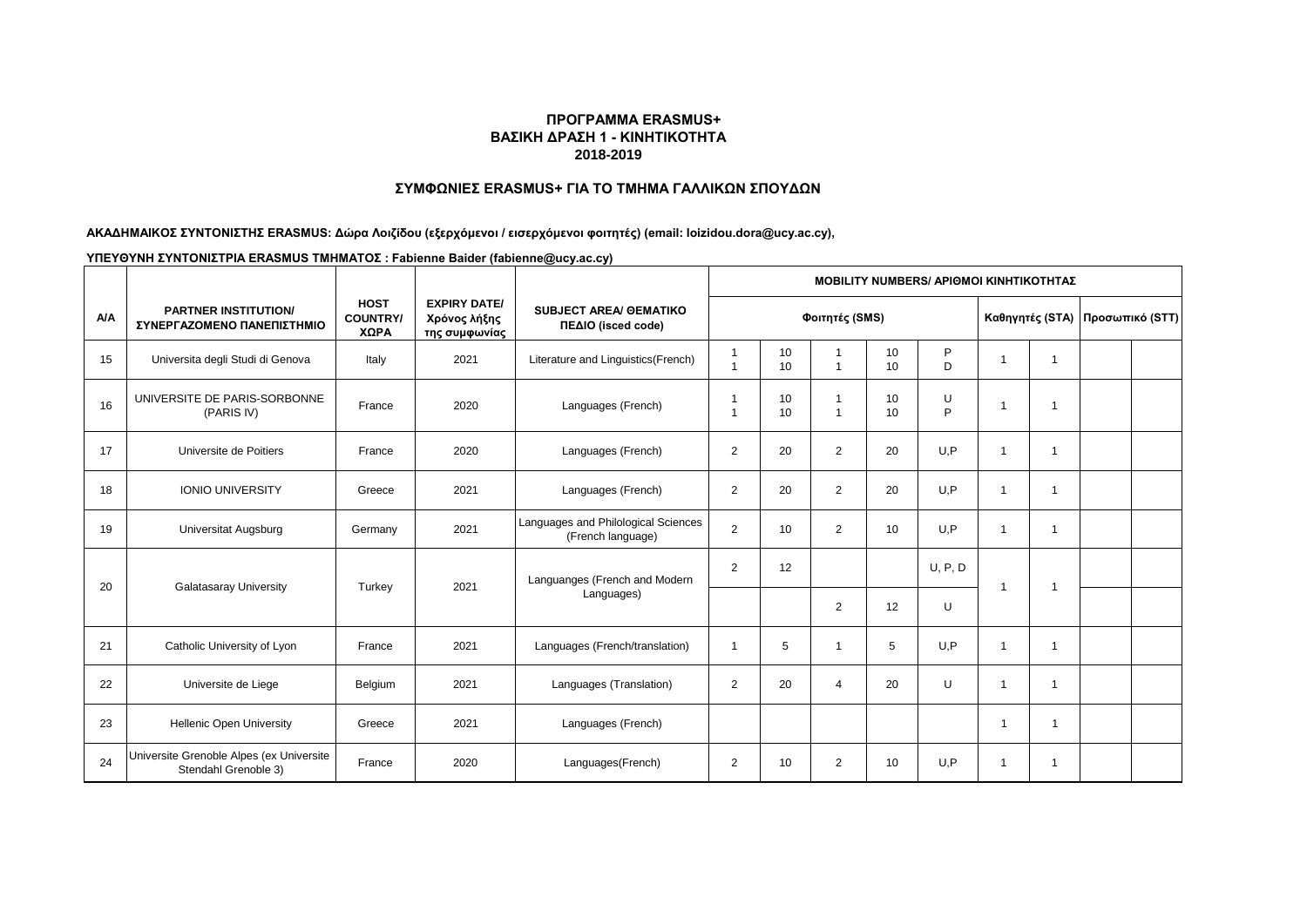# **ΣΥΜΦΩΝΙΕΣ ERASMUS+ ΓΙΑ ΤΟ ΤΜΗΜΑ ΓΑΛΛΙΚΩΝ ΣΠΟΥΔΩΝ**

### **ΑΚΑΔΗΜΑΙΚΟΣ ΣΥΝΤΟΝΙΣΤΗΣ ERASMUS: Δώρα Λοιζίδου (εξερχόμενοι / εισερχόμενοι φοιτητές) (email: loizidou.dora@ucy.ac.cy),**

|            |                                                                                                       |                                        |                                                      |                                                                                  | <b>MOBILITY NUMBERS/ APIOMOI KINHTIKOTHTAZ</b> |    |                |    |       |    |   |                                 |  |
|------------|-------------------------------------------------------------------------------------------------------|----------------------------------------|------------------------------------------------------|----------------------------------------------------------------------------------|------------------------------------------------|----|----------------|----|-------|----|---|---------------------------------|--|
| <b>A/A</b> | <b>PARTNER INSTITUTION/</b><br>ΣΥΝΕΡΓΑΖΟΜΕΝΟ ΠΑΝΕΠΙΣΤΗΜΙΟ                                             | <b>HOST</b><br><b>COUNTRY/</b><br>ΧΩΡΑ | <b>EXPIRY DATE/</b><br>Χρόνος λήξης<br>της συμφωνίας | <b>SUBJECT AREA/ GEMATIKO</b><br>ΠΕΔΙΟ (isced code)                              |                                                |    | Φοιτητές (SMS) |    |       |    |   | Καθηγητές (STA) Προσωπικό (STT) |  |
| 25         | Université d'Artois                                                                                   | France                                 | 2021                                                 | Languages (French)                                                               | 2                                              | 10 | 2              | 10 | P     |    | 1 |                                 |  |
| 26         | Institut Catholique de Toulouse                                                                       | France                                 | 2020                                                 | Languages(French)                                                                | $\overline{2}$                                 | 10 | 2              | 10 | U.P   |    | f |                                 |  |
| 27         | Universite du Maine<br>(Department of Didactics)                                                      | France                                 | 2020                                                 | Languages(French)                                                                | 2                                              | 10 | $\overline{2}$ | 10 | U,P   | -1 | f |                                 |  |
| 28         | Universite du Maine<br>(Department of Letters)                                                        | France                                 | 2020                                                 | Literature and Linguistics                                                       | 2                                              | 10 | $\overline{2}$ | 10 | U, P  | -1 | 1 |                                 |  |
| 29         | Universite du Maine<br>(Universite Le Mans)<br>(Department of Langues Etrangeres<br>Appliquees - LEA) | France                                 | 2020                                                 | Languages(French)                                                                | 2                                              | 10 | $\overline{2}$ | 10 | U, P  | -1 | f |                                 |  |
| 30         | Universite Sorbonne Nouvelle-Paris 3                                                                  | France                                 | 2020                                                 | Languages (French)                                                               | 2                                              | 18 | 2              | 18 | U.P   | -1 | 1 |                                 |  |
| 31         | Universita Degli Studi di Perugia                                                                     | Italy                                  | 2020                                                 | Philosophy and ethics/<br>Sociology and cultural studies                         | 1                                              | 5  | $\overline{1}$ | 5  | U.P.D | -1 | f |                                 |  |
| 32         | University of Rennes 2                                                                                | France                                 | 2020                                                 | Sociology and Culture Studies /<br>Journalism and information<br>(communication) | 2                                              | 18 | $\overline{2}$ | 18 | P.D   | -1 |   |                                 |  |
| 33         | Universidad Autonoma de Madrid                                                                        | Spain                                  | 2020                                                 | Languages                                                                        |                                                |    |                |    |       |    |   |                                 |  |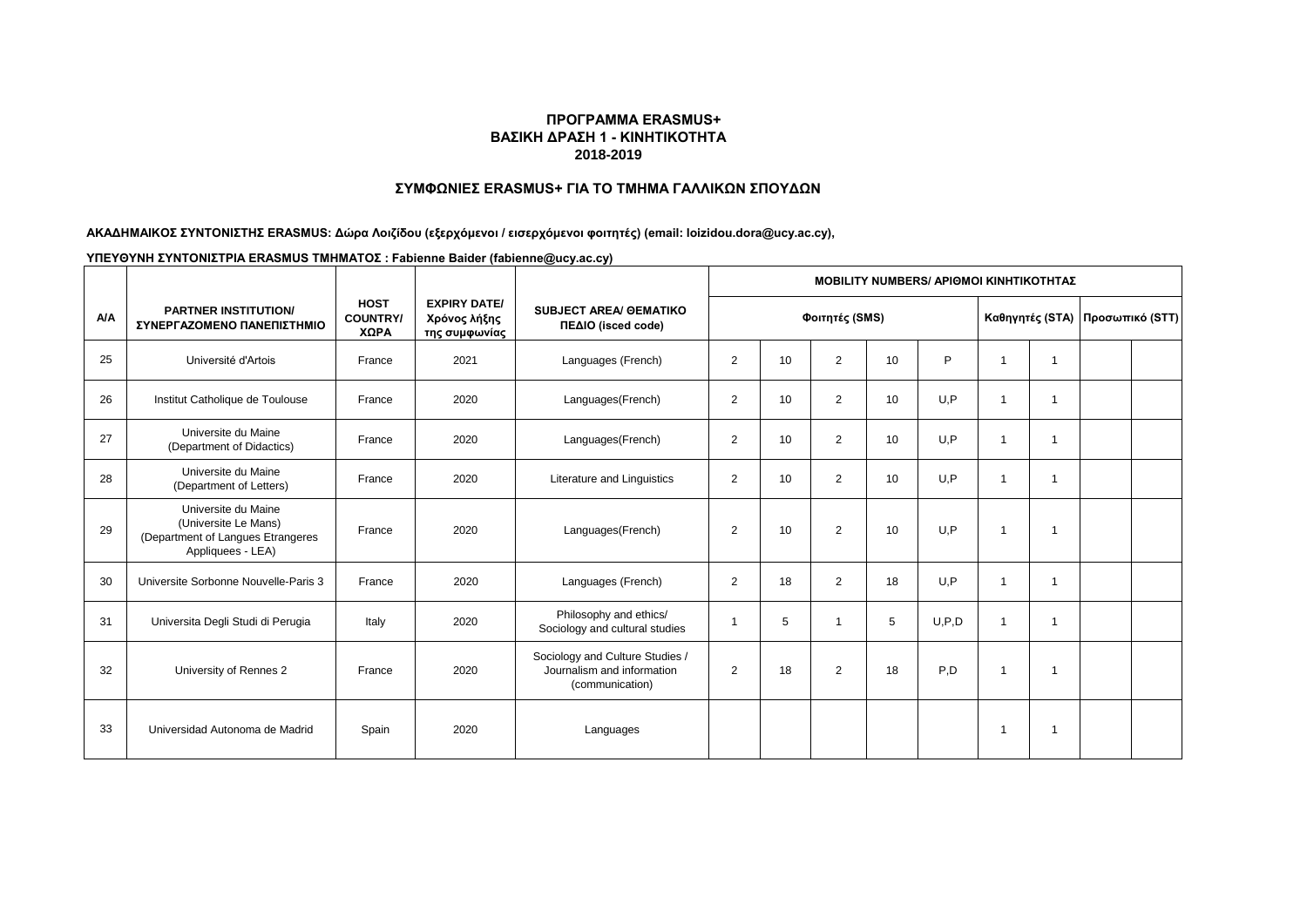# **ΣΥΜΦΩΝΙΕΣ ERASMUS+ ΓΙΑ ΤΟ ΤΜΗΜΑ ΓΑΛΛΙΚΩΝ ΣΠΟΥΔΩΝ**

**ΑΚΑΔΗΜΑΙΚΟΣ ΣΥΝΤΟΝΙΣΤΗΣ ERASMUS: Δώρα Λοιζίδου (εξερχόμενοι / εισερχόμενοι φοιτητές) (email: loizidou.dora@ucy.ac.cy),** 

|            |                                                           |                                        |                                                      |                                                     | MOBILITY NUMBERS/ ΑΡΙΘΜΟΙ ΚΙΝΗΤΙΚΟΤΗΤΑΣ |    |   |    |         |                         |                |                                   |  |  |  |
|------------|-----------------------------------------------------------|----------------------------------------|------------------------------------------------------|-----------------------------------------------------|-----------------------------------------|----|---|----|---------|-------------------------|----------------|-----------------------------------|--|--|--|
| <b>A/A</b> | <b>PARTNER INSTITUTION/</b><br>ΣΥΝΕΡΓΑΖΟΜΕΝΟ ΠΑΝΕΠΙΣΤΗΜΙΟ | <b>HOST</b><br><b>COUNTRY/</b><br>ΧΩΡΑ | <b>EXPIRY DATE/</b><br>Χρόνος λήξης<br>της συμφωνίας | <b>SUBJECT AREA/ OEMATIKO</b><br>ΠΕΔΙΟ (isced code) | Φοιτητές (SMS)                          |    |   |    |         |                         |                | Καθηγητές (STA)   Προσωπικό (STT) |  |  |  |
| 34         | University of Clermont Auvergne                           | France                                 | 2020                                                 | Languages(French)                                   | 4                                       | 20 | 4 | 20 | U, P, D | $\overline{\mathbf{1}}$ |                |                                   |  |  |  |
| 35         | National and Kapodistrian University of<br>Athens         | Greece                                 | 2021                                                 | Languages(French)                                   | 2                                       | 10 | 2 | 10 | U.P     | $\overline{1}$          |                |                                   |  |  |  |
| 36         | Hellenic Air Force Academy                                | Greece                                 | 2020                                                 | Languages(French)                                   |                                         |    |   |    |         | $\overline{2}$          | $\overline{2}$ |                                   |  |  |  |
| 37         | University of Latvia                                      | Latvia                                 | 2020                                                 | Languages(French)                                   | $\overline{2}$                          | 10 | 2 | 10 | U,P     |                         |                |                                   |  |  |  |